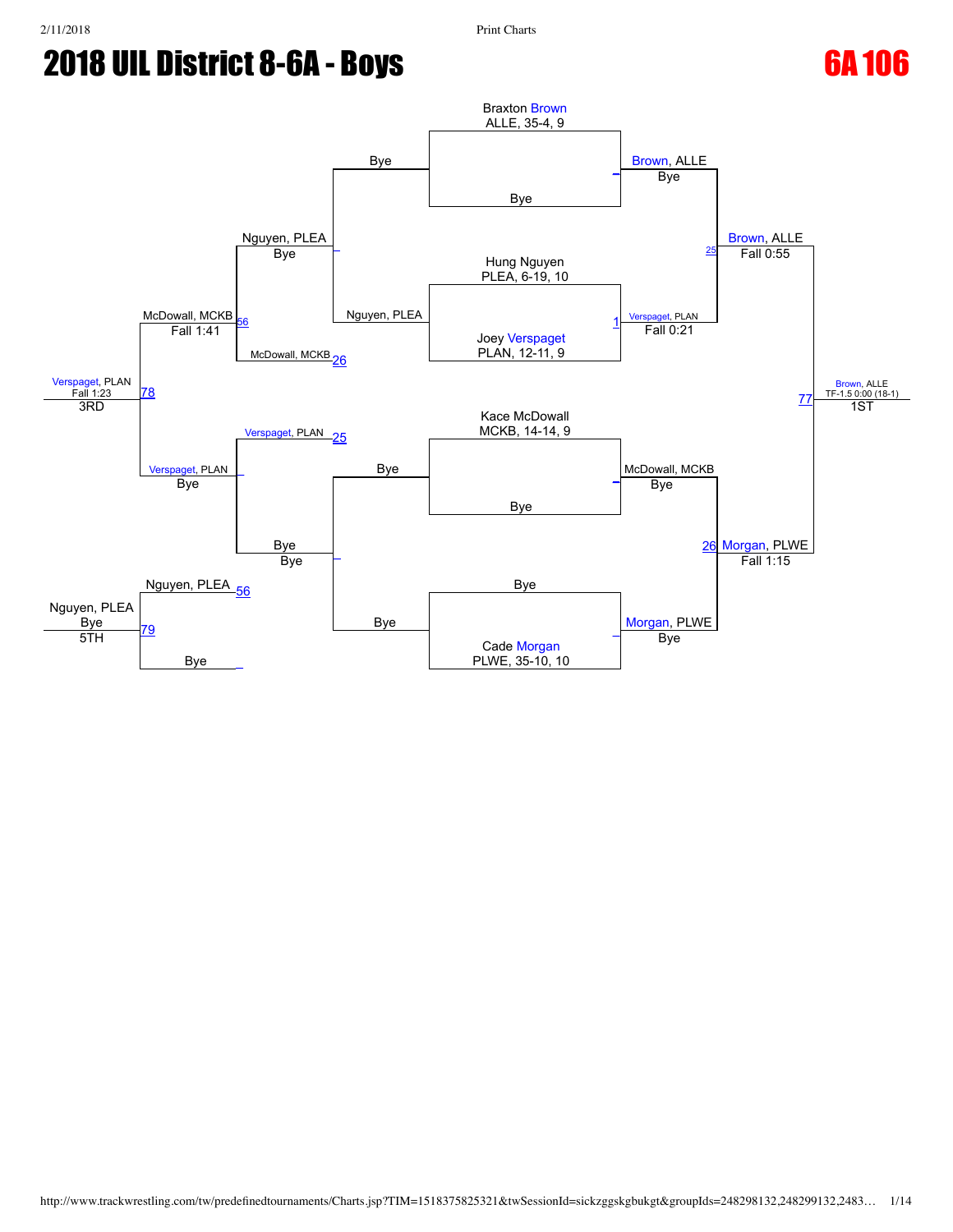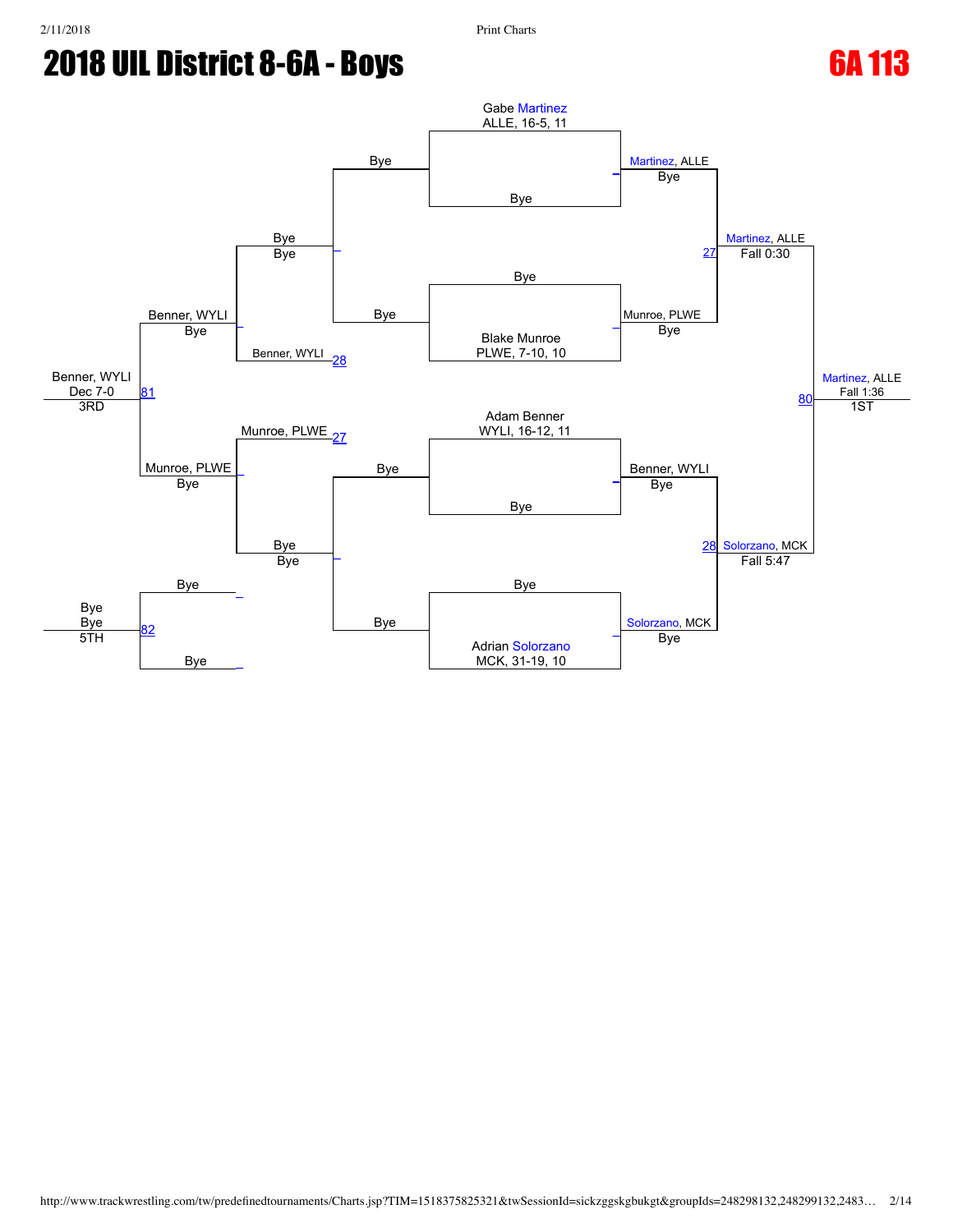

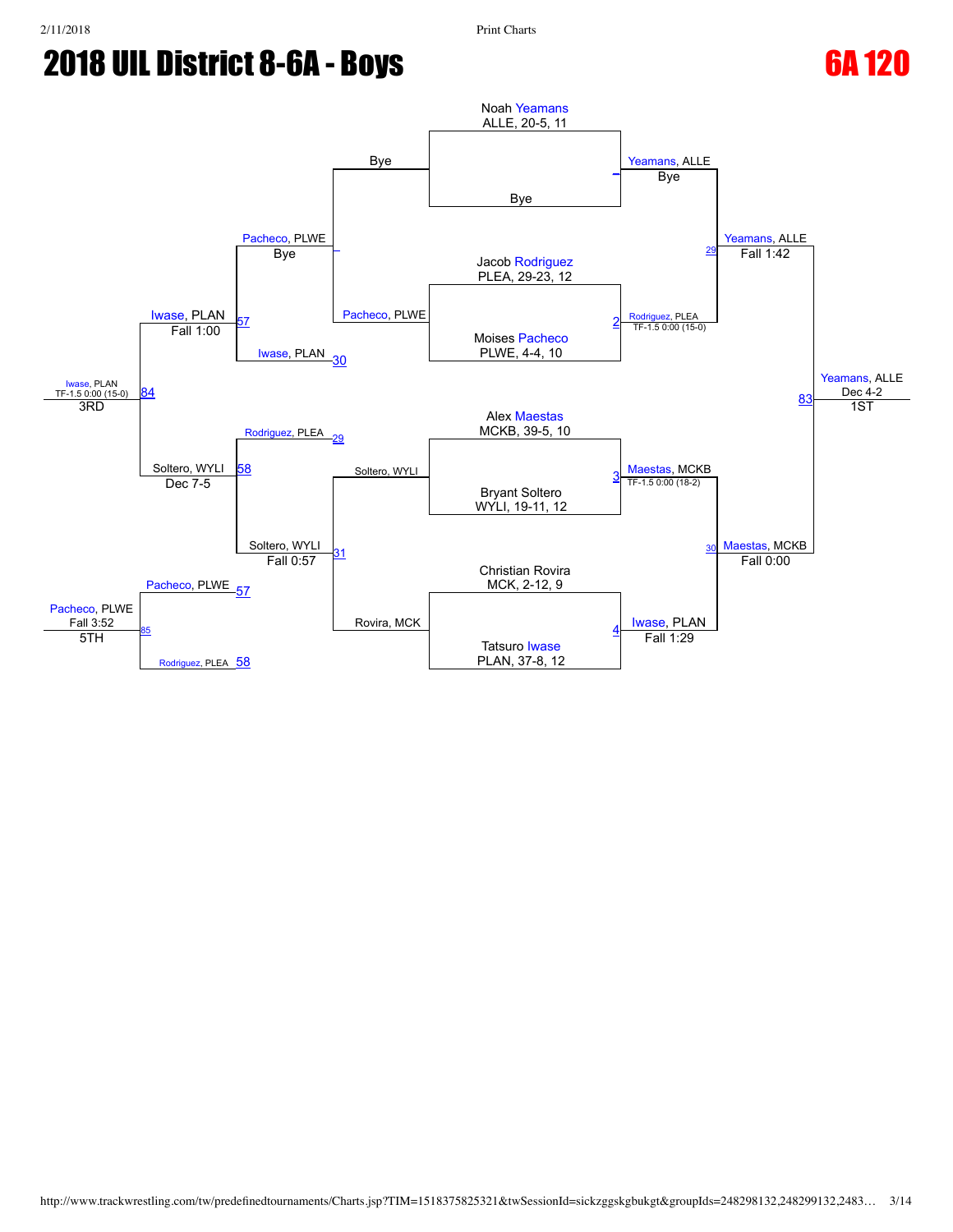

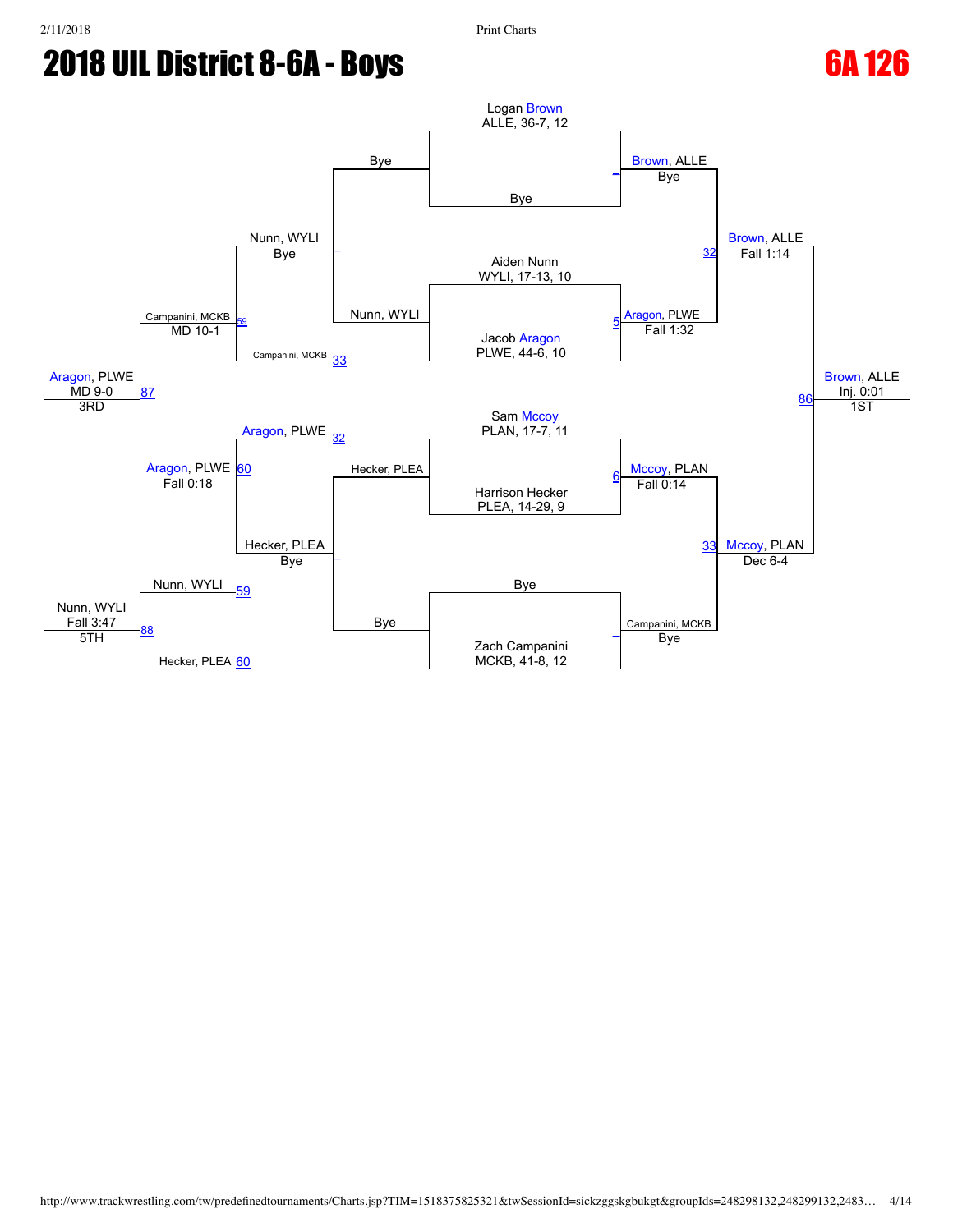

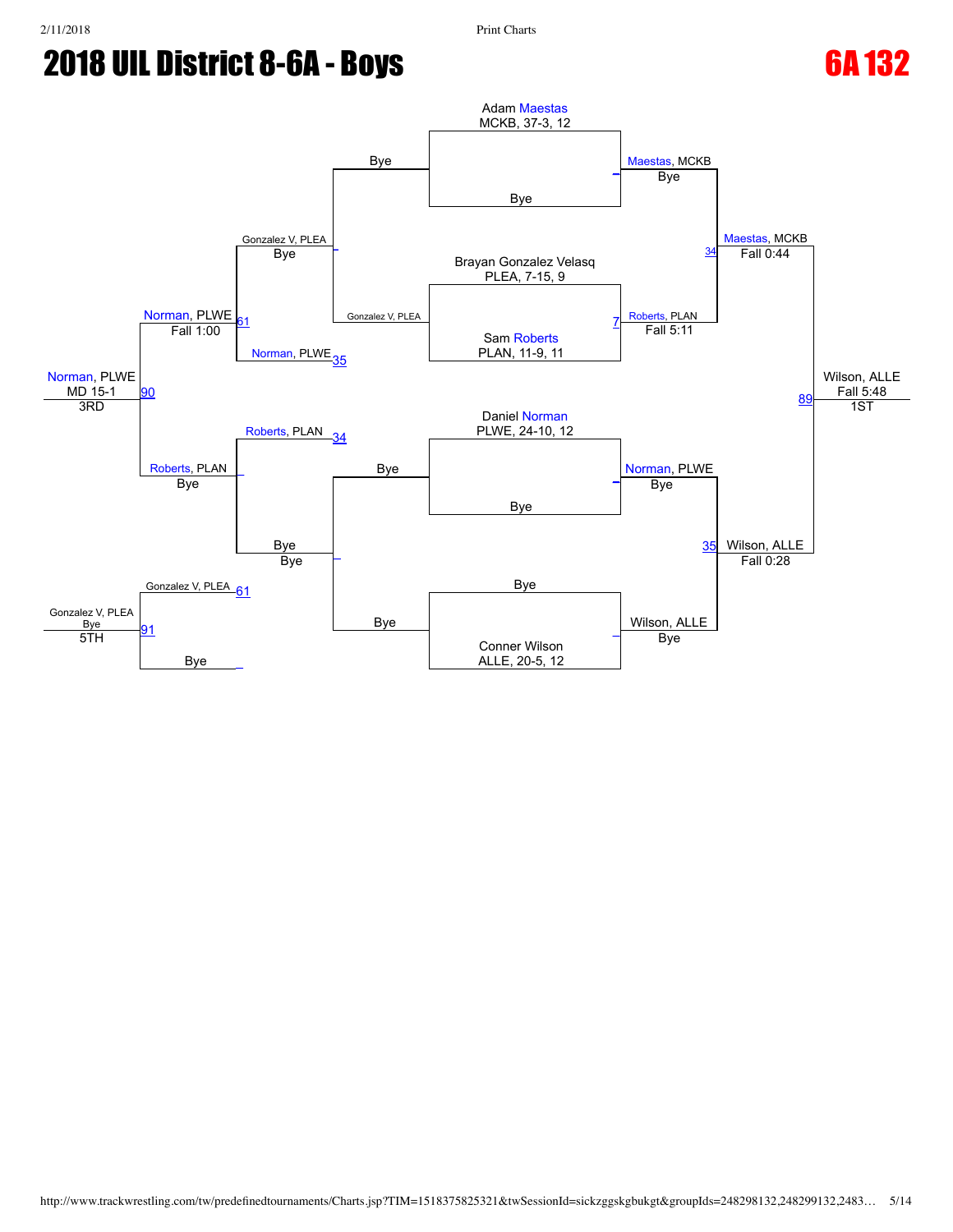

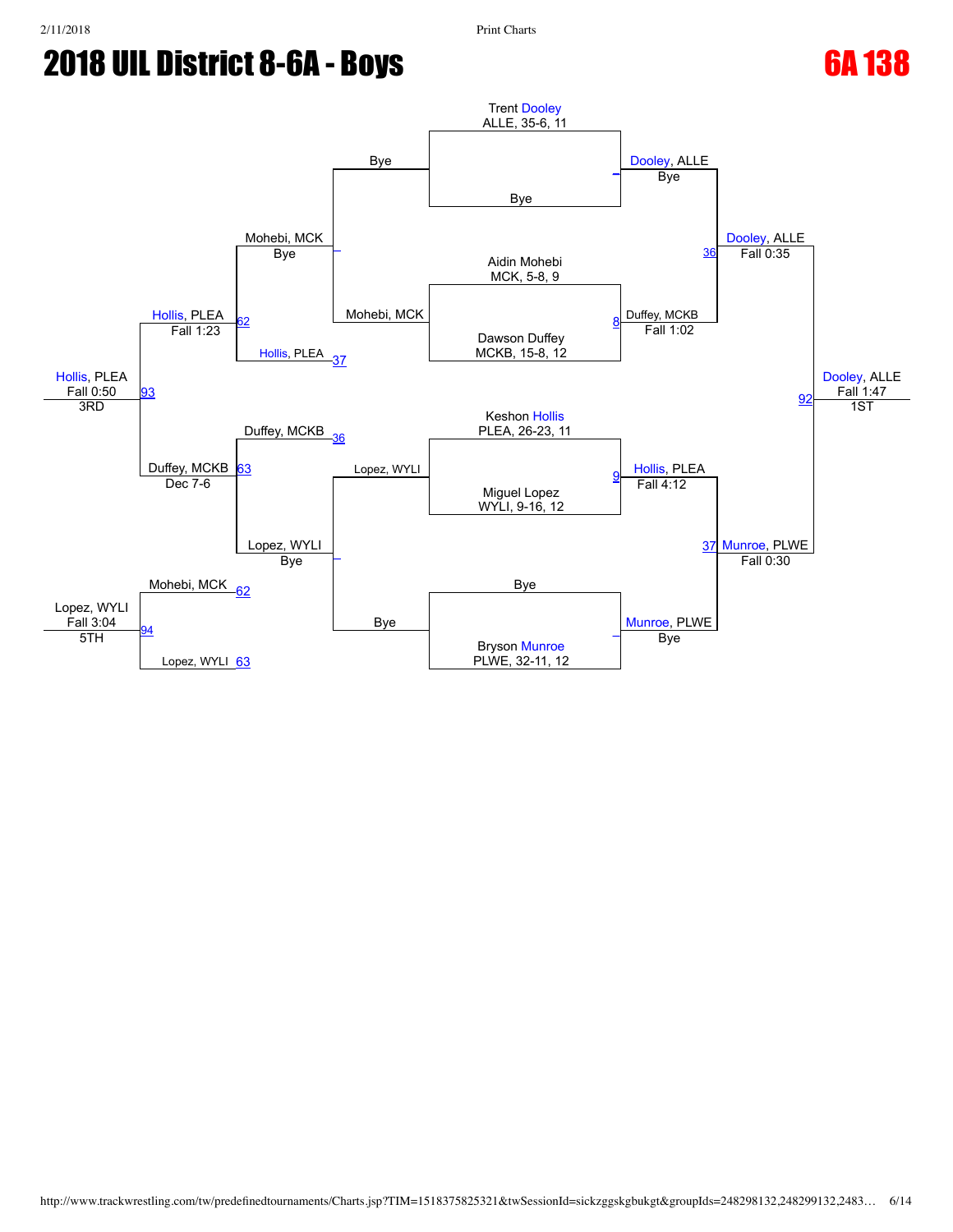

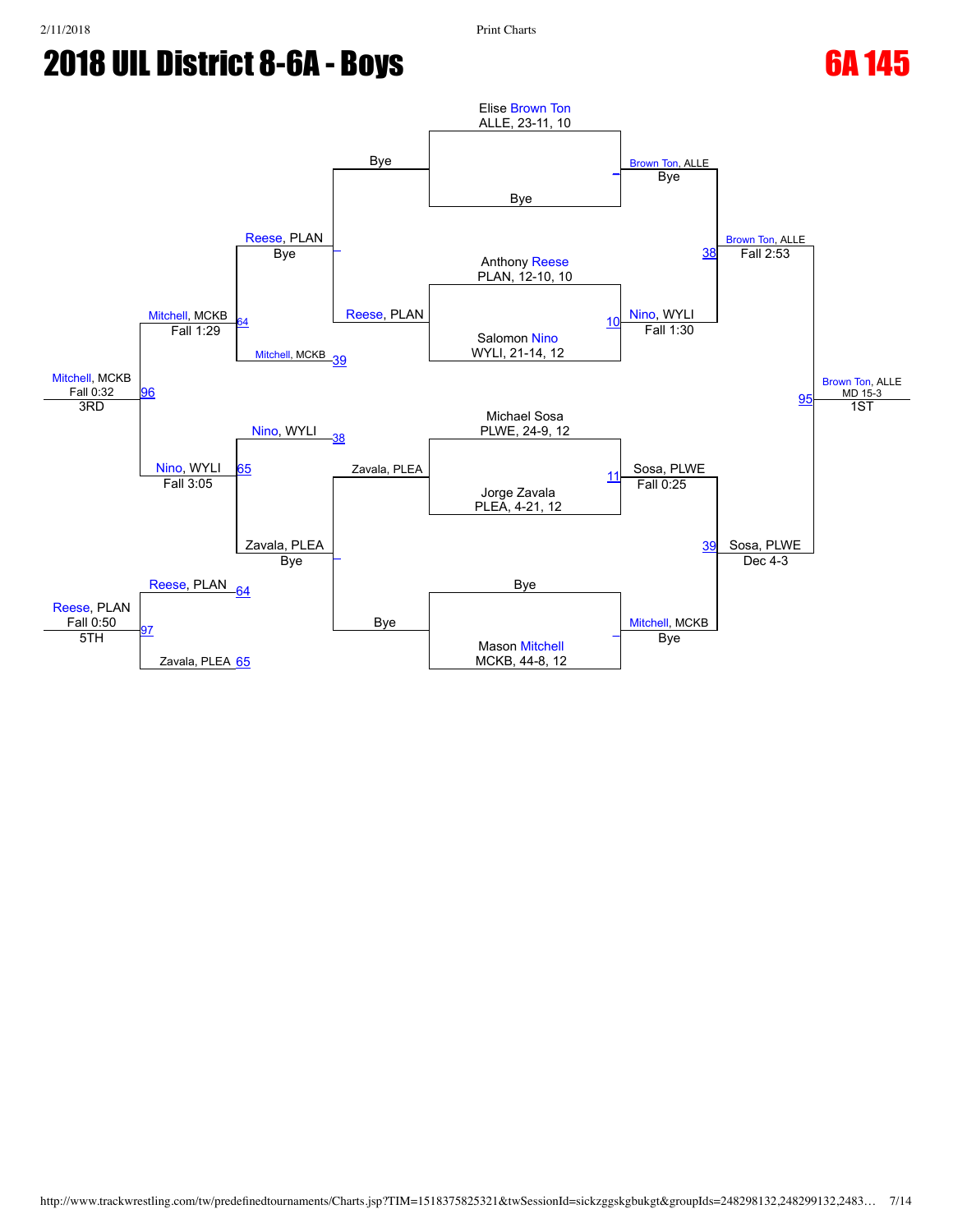

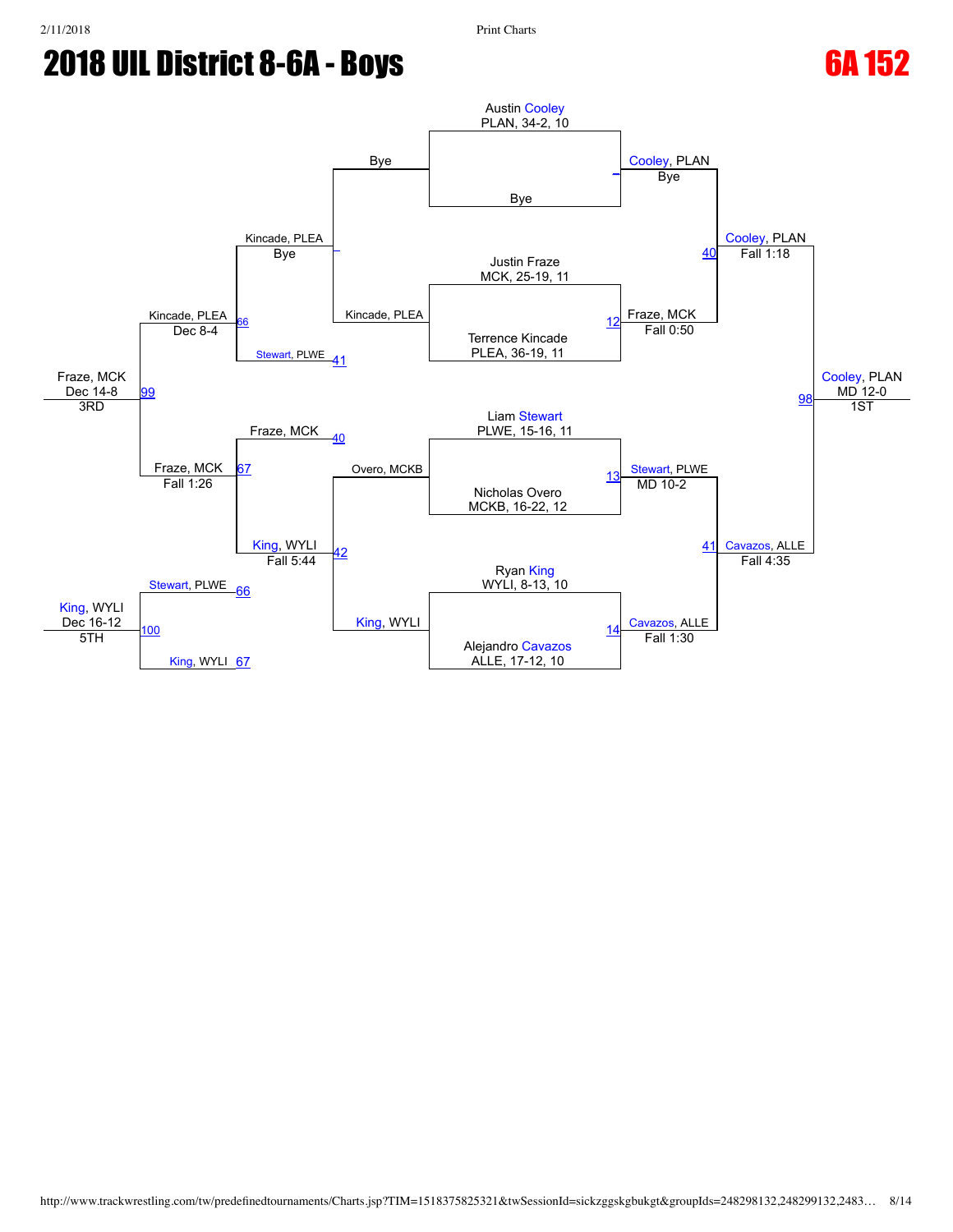

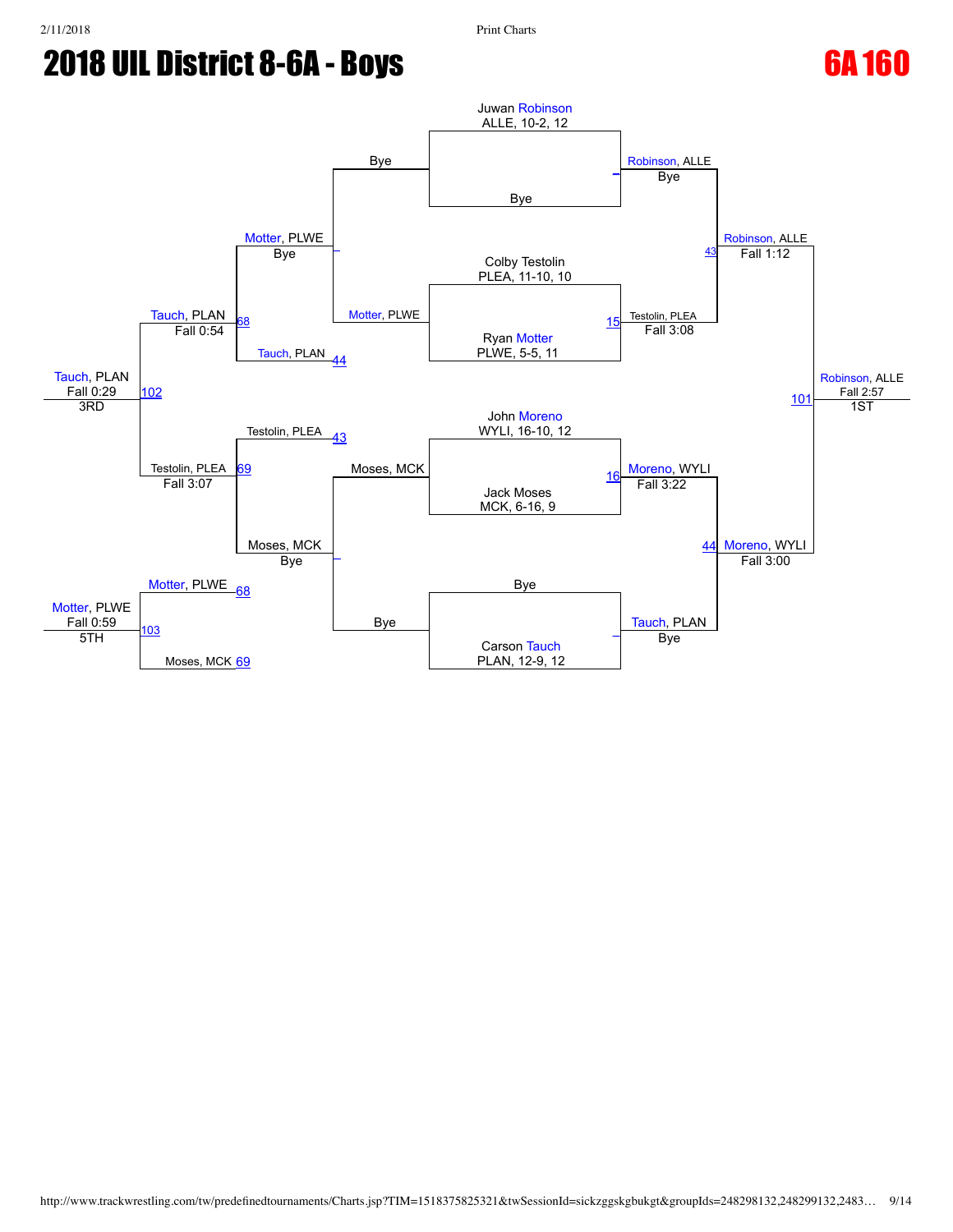$MD$  11-3

3RD

[Young](javascript:viewProfile(361765132)), WYLI Fall 1:45

5TH

[106](javascript:openBoutSheet(13,)

Lyons, PLEA [71](javascript:openBoutSheet(10,)



Christian [Knighton](javascript:viewProfile(256644132)) MCK, 23-7, 11

[Knighton,](javascript:viewProfile(256644132)) MCK

Bye

[\\_](javascript:openBoutSheet(4,)

Bye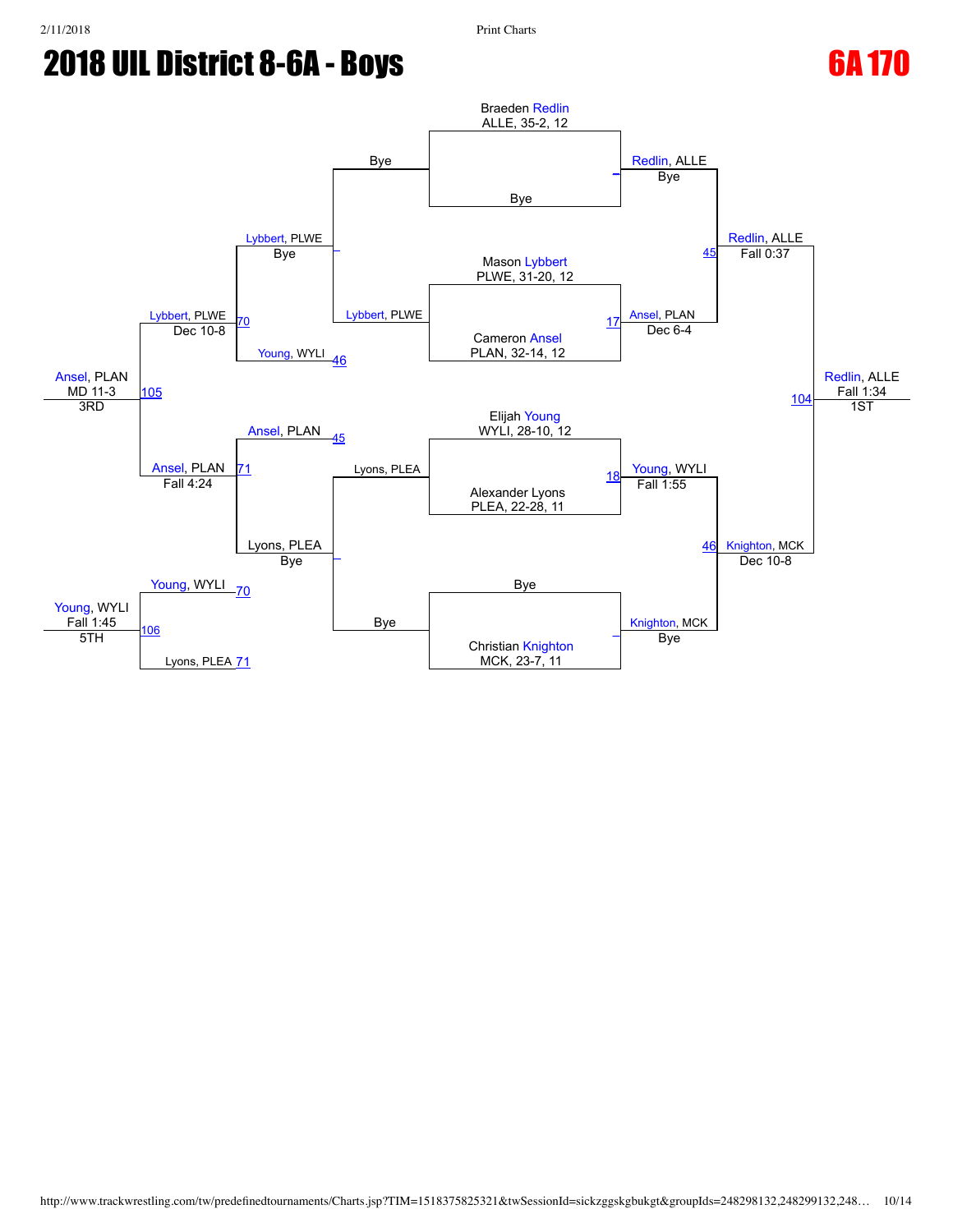

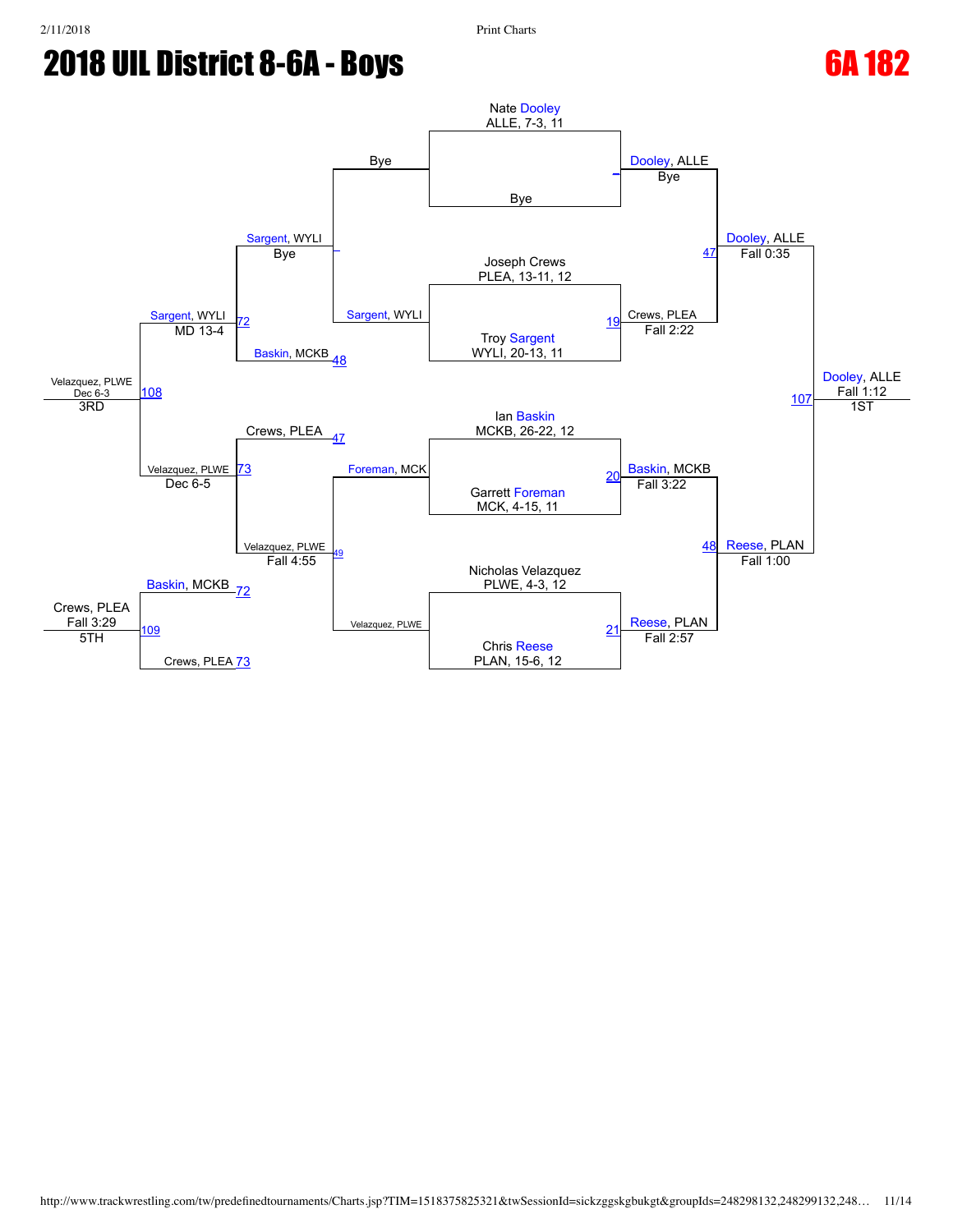

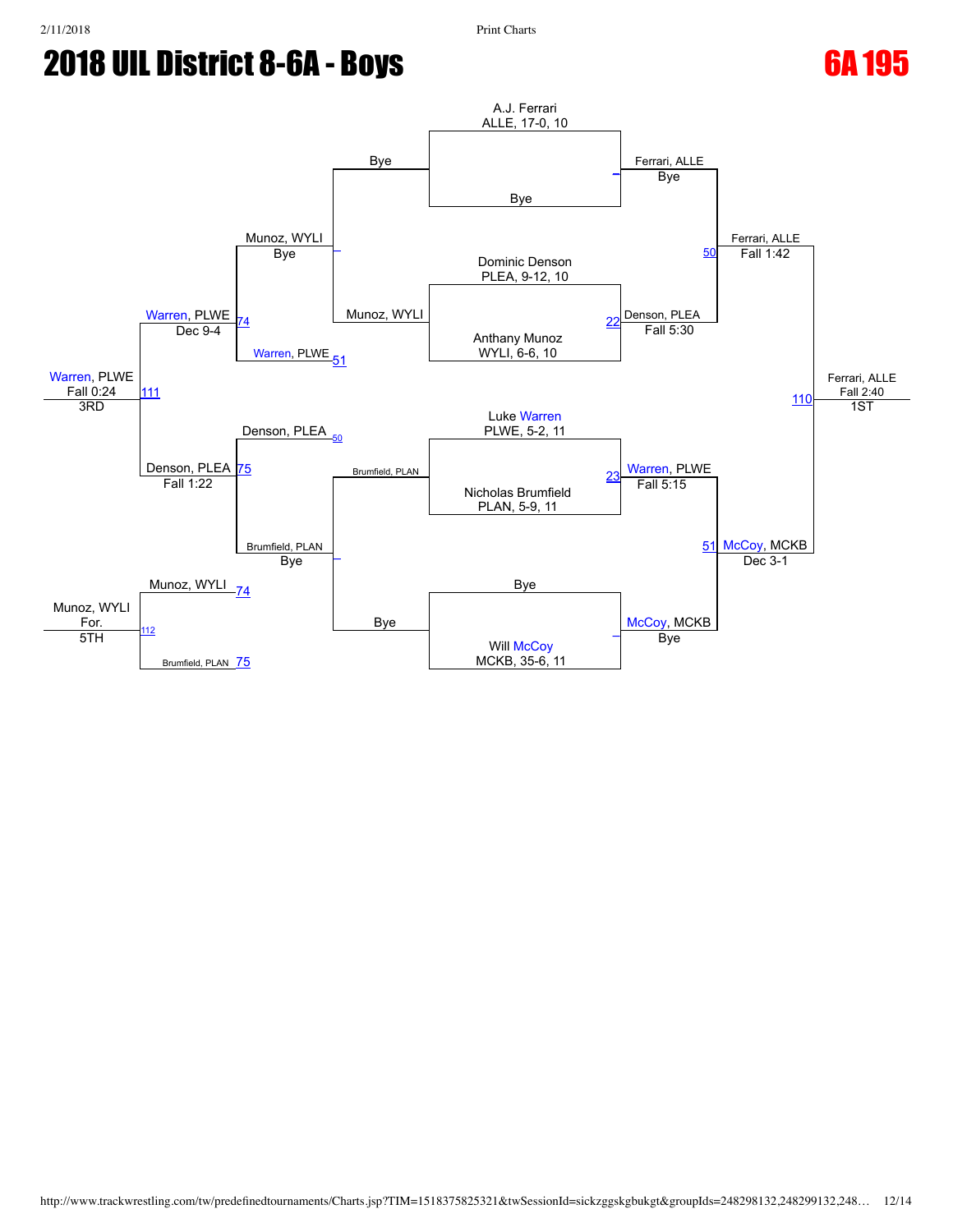